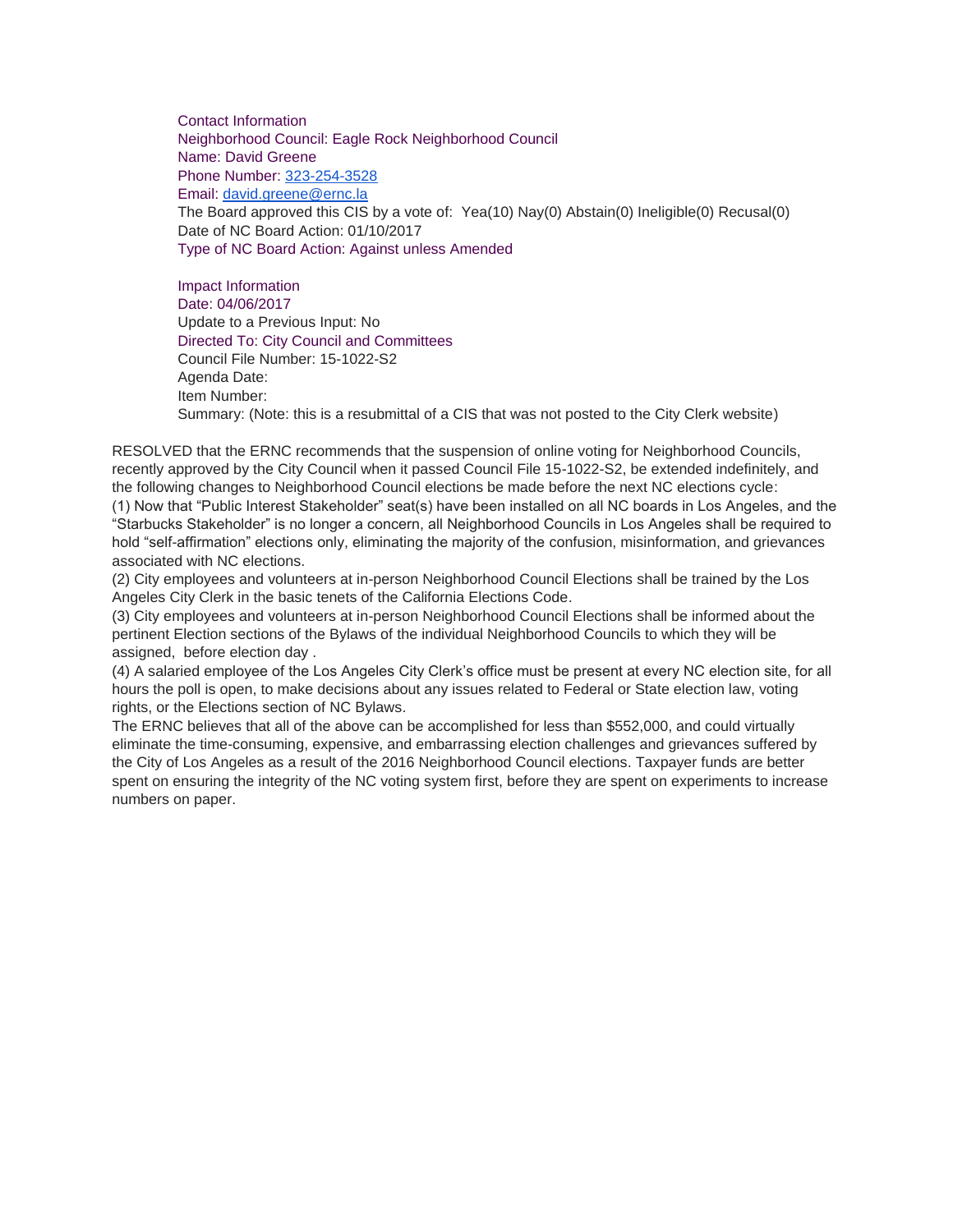## **EAGLE ROCK NEIGHBORHOOD COUNCIL**

Lisa Kable Blanchard, President Cyndi Otteson, Vice President Miry Whitehill, Treasurer Matt Hemingway, Secretary Pat Niessen, Communications David Greene, Immediate Past President





[www.ernc.la](http://www.ernc.la/) info@ernc.la

## **COMMUNITY IMPACT STATEMENT CF# 15-1022-S2**

March 13, 2017

We declare that on January 10, 2017, a Brown Act noticed public meeting was held by the Eagle Rock Neighborhood Council (ERNC) at which a quorum was present, and the following motion was passed unanimously:

**Whereas the Eagle Rock Neighborhood Council, whose 2012 election spurred the creation of the "Public Interest Stakeholder" category on NC boards, and whose Immediate Past President served on all of the Election Challenge/Grievance Panels for the 2016 NC Elections, has unique perspective on NC voting systems in Los Angeles;**

**Whereas in 2016 the ERNC experienced first-hand the confusion and poor training of City employees and volunteers, which resulted in the disenfranchisement of several in-person voters at the ERNC elections, who were turned away from the polls for illegitimate reasons;**

**Whereas the Department of Neighborhood Empowerment's online voting experiment in 2016 cost the City of Los Angeles at least \$552,000, while only 34% (8,694) of the 25,571 total voters in that election voted online, for a cost of \$63.50 per voter, therefore be it**

**RESOLVED that the ERNC recommends that the suspension of online voting for Neighborhood Councils, recently approved by the City Council when it passed Council File 15-1022-S2, be extended indefinitely, and the following changes to Neighborhood Council elections be made before the next NC elections cycle:**

**(1) Now that "Public Interest Stakeholder" seat(s) have been installed on all NC boards in Los Angeles, and the "Starbucks Stakeholder" is no longer a concern, all Neighborhood Councils in Los Angeles shall be required to hold "self-affirmation" elections only, eliminating the majority of the confusion, misinformation, and grievances associated with NC elections.**

**(2) City employees and volunteers at in-person Neighborhood Council Elections shall be trained by the Los Angeles City Clerk in the basic tenets of the California Elections Code.**